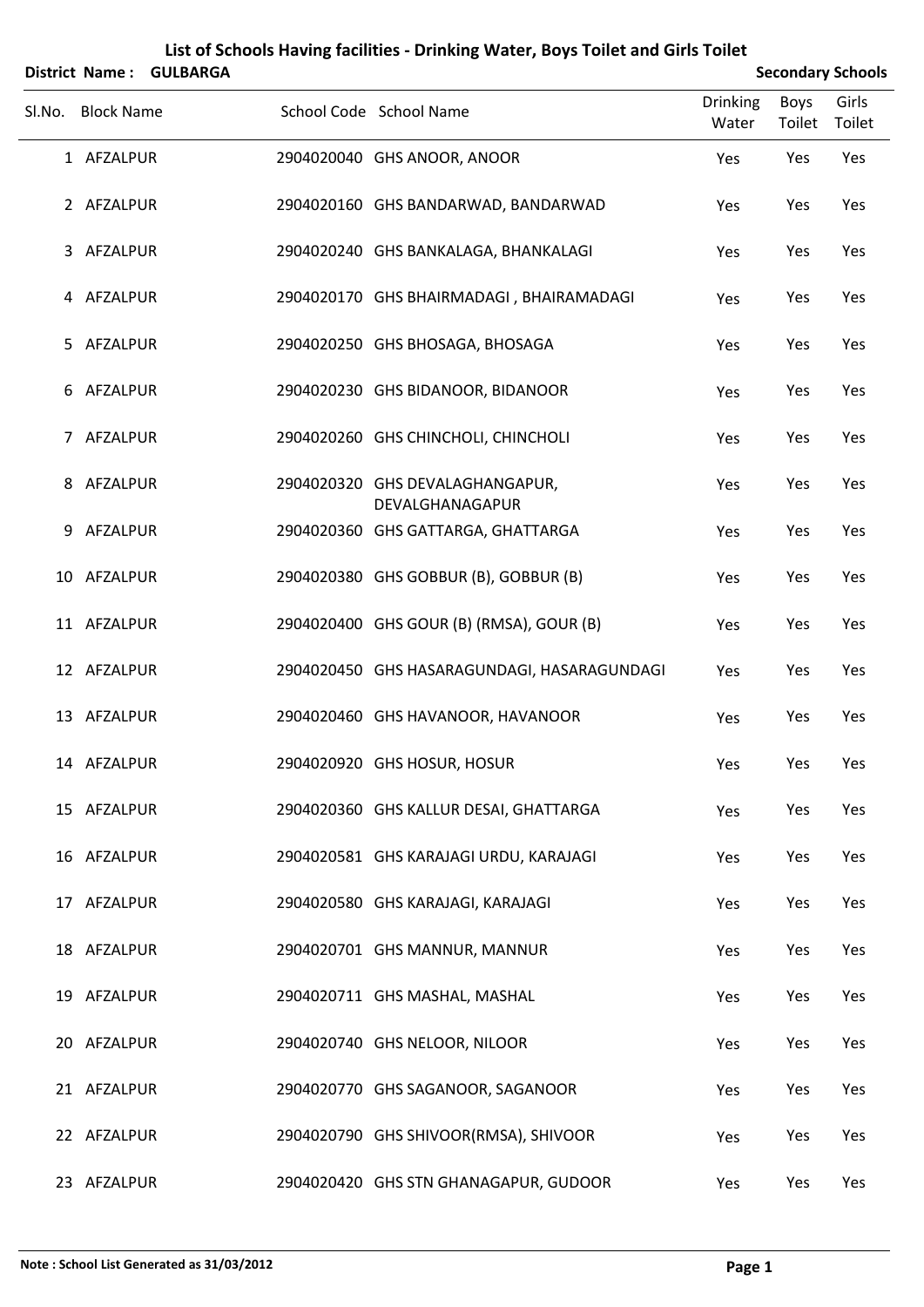|                   | District Name: GULBARGA |                                                            |                          |                | <b>Secondary Schools</b> |
|-------------------|-------------------------|------------------------------------------------------------|--------------------------|----------------|--------------------------|
| Sl.No. Block Name |                         | School Code School Name                                    | <b>Drinking</b><br>Water | Boys<br>Toilet | Girls<br>Toilet          |
| 24 AFZALPUR       |                         | 2904020870 GHS TELLUR(RMSA), TELLUR                        | Yes                      | Yes            | Yes                      |
| 25 AFZALPUR       |                         | 2904020050 GHS URDU ATNOOR, ATANOOR                        | Yes                      | Yes            | Yes                      |
| 26 AFZALPUR       |                         | 2904021010 GOVT.H.S. AFZALPUR, , WARD NO 3                 | Yes                      | Yes            | Yes                      |
| 27 ALAND          |                         | 2904010020 GHS ALANGA, ALANGA                              | Yes                      | Yes            | Yes                      |
| 28 ALAND          |                         | 2904010060 GHS AMBALAGA, AMBALAGA                          | Yes                      | Yes            | Yes                      |
| 29 ALAND          |                         | 2904010880 GHS BASAVAN SANGOLAGI, MUNAHALLI                | Yes                      | Yes            | Yes                      |
| 30 ALAND          |                         | 2904010140 GHS BELAMAGI, BELAMAGI                          | Yes                      | Yes            | Yes                      |
| 31 ALAND          |                         | 2904010210 GHS BODHAN, BODHAN                              | Yes                      | Yes            | Yes                      |
| 32 ALAND          |                         | 2904011641 GHS BOYS ALAND, WARD NO 13                      | Yes                      | Yes            | Yes                      |
| 33 ALAND          |                         | 2904010240 GHS CHICHANSUR, CHINCHANSOOR                    | Yes                      | Yes            | Yes                      |
| 34 ALAND          |                         | 2904010811 GHS DARGA SHIROOR, MADANHIPPARGA                | Yes                      | Yes            | Yes                      |
| 35 ALAND          |                         | 2904010320 GHS DHANGAPUR, DHANGAPUR                        | Yes                      | Yes            | Yes                      |
| 36 ALAND          |                         | 2904010330 GHS DUTTARGAON, DUTTARGAON                      | Yes                      | Yes            | Yes                      |
| 37 ALAND          |                         | 2904010350 GHS GOLA (B), GOLA [B]                          | Yes                      | Yes            | Yes                      |
| 38 ALAND          |                         | 2904010370 GHS GUNJBABALAD, GUNJ BABALAD                   | Yes                      | Yes            | Yes                      |
| 39 ALAND          |                         | 2904010380 GHS HADALGI, HADALAGI                           | Yes                      | Yes            | Yes                      |
| 40 ALAND          |                         | 2904010420 GHS HALLI SALAGAR, HALLISALAGAR                 | Yes                      | Yes            | Yes                      |
| 41 ALAND          |                         | 2904010410 GHS HIROLI, HIROLI                              | Yes                      | Yes            | Yes                      |
| 42 ALAND          |                         | 2904010390 GHS HITTAL SIROOR, HITTAL SIROOR                | Yes                      | Yes            | Yes                      |
| 43 ALAND          |                         | 2904010530 GHS JAVALI D, JAWALAGI [D]                      | Yes                      | Yes            | Yes                      |
| 44 ALAND          |                         | 2904010540 GHS JIDGA, JIDAGA                               | Yes                      | Yes            | Yes                      |
| 45 ALAND          |                         | 2904010620 GHS KAUTA (KAMALANAGAR), KAUTA<br>[KAMALANAGAR] | Yes                      | Yes            | Yes                      |
| 46 ALAND          |                         | 2904010630 GHS KAVALGA, KAWALAGA                           | Yes                      | Yes            | Yes                      |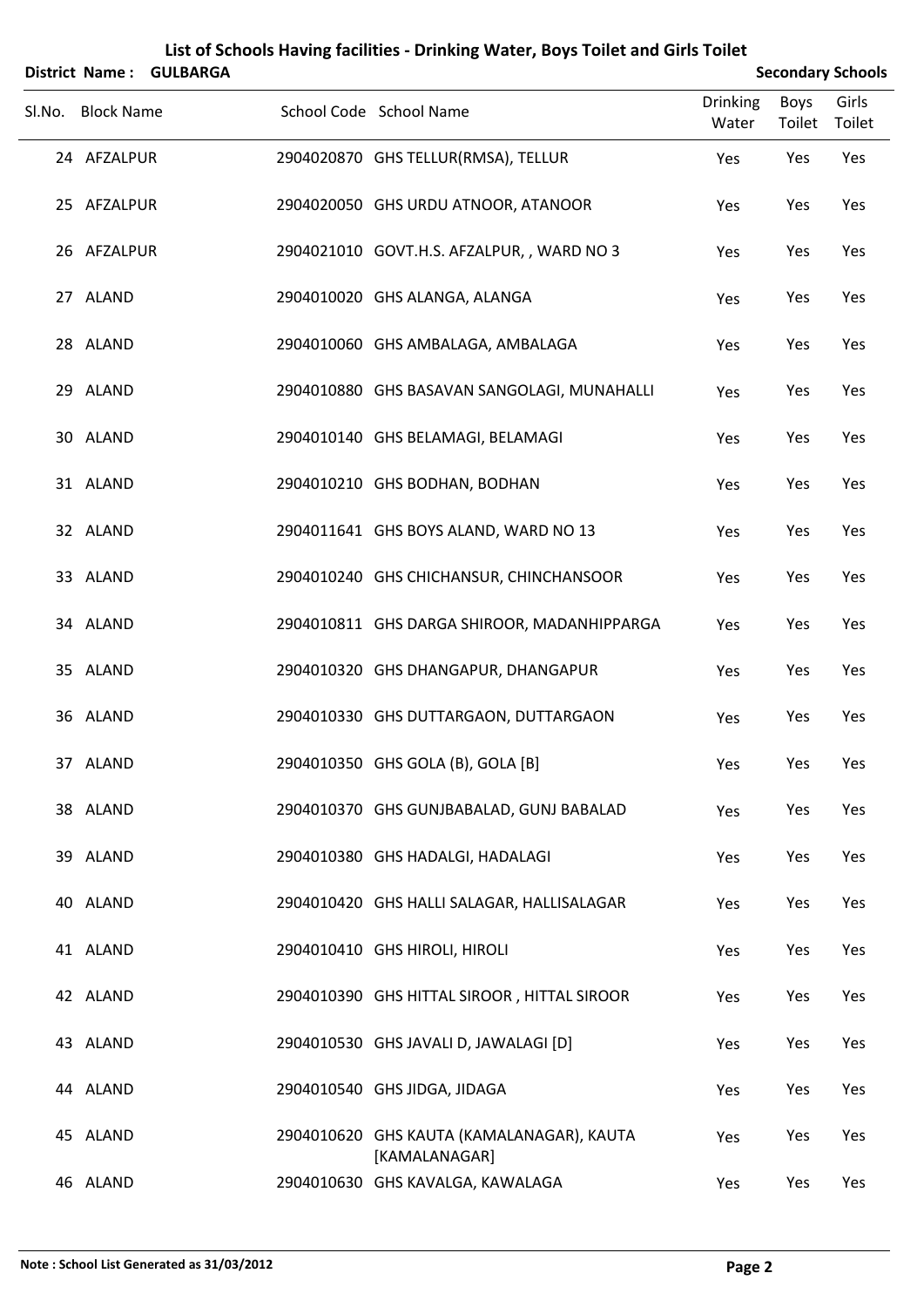|                   | District Name: GULBARGA |                                                             |                          |                       | <b>Secondary Schools</b> |
|-------------------|-------------------------|-------------------------------------------------------------|--------------------------|-----------------------|--------------------------|
| Sl.No. Block Name |                         | School Code School Name                                     | <b>Drinking</b><br>Water | <b>Boys</b><br>Toilet | Girls<br>Toilet          |
| 47 ALAND          |                         | 2904010660 GHS KHAJURI, KHAJURI                             | Yes                      | Yes                   | Yes                      |
| 48 ALAND          |                         | 2904010680 GHS KHANDAL, KHANDAL                             | Yes                      | Yes                   | Yes                      |
| 49 ALAND          |                         | 2904010710 GHS KINNI SULTAN, KINNI SULTAN                   | Yes                      | Yes                   | Yes                      |
| 50 ALAND          |                         | 2904010720 GHS KODAL HANGARGA, KODALHANGARGA                | Yes                      | Yes                   | Yes                      |
| 51 ALAND          |                         | 2904010790 GHS MADAGUNAKI, MADAGUNAKI                       | Yes                      | Yes                   | Yes                      |
| 52 ALAND          |                         | 2904010840 GHS MATAKI, MATAKI                               | Yes                      | Yes                   | Yes                      |
| 53 ALAND          |                         | 2904010870 GHS MUDDADAGA, MUDDADAGA                         | Yes                      | Yes                   | Yes                      |
| 54 ALAND          |                         | 2904010880 GHS MUNNALLI, MUNAHALLI                          | Yes                      | Yes                   | Yes                      |
| 55 ALAND          |                         | 2904010921 GHS NARONA, NARONA                               | Yes                      | Yes                   | Yes                      |
| 56 ALAND          |                         | 2904010950 GHS NIBMBARGA, NIMBARGA                          | Yes                      | Yes                   | Yes                      |
| 57 ALAND          |                         | 2904010940 GHS NIMBAL, NIMBAL                               | Yes                      | Yes                   | Yes                      |
| 58 ALAND          |                         | 2904010980 GHS PADSAVALI, PADASAVALGI                       | Yes                      | Yes                   | Yes                      |
| 59 ALAND          |                         | 2904011040 GHS SALAGAR V.K, SALAGAR V.K.                    | Yes                      | Yes                   | Yes                      |
| 60 ALAND          |                         | 2904011070 GHS SANGOLGI C, SANGOLAGI [C]                    | Yes                      | Yes                   | Yes                      |
| 61 ALAND          |                         | 2904011090 GHS SARASAMBA, SARASAMBA                         | Yes                      | Yes                   | Yes                      |
| 62 ALAND          |                         | 2904011150 GHS SRICHAND, SIRACHAND                          | Yes                      | Yes                   | Yes                      |
| 63 ALAND          |                         | 2904011160 GHS SUNTANUR, SUNTANOOR                          | Yes                      | Yes                   | Yes                      |
| 64 ALAND          |                         | 2904011180 GHS TADOAL, TADOLA                               | Yes                      | Yes                   | Yes                      |
| 65 ALAND          |                         | 2904011250 GHS YALASANGI, YELASANGI                         | Yes                      | Yes                   | Yes                      |
| 66 ALAND          |                         | 2904011520 GOVT HS GIRLS ALAND, WARD NO 1                   | Yes                      | Yes                   | Yes                      |
| 67 ALAND          |                         | 2904010740 GOVT HS KOTANHIPPARGA, KOTAN<br><b>HIPPARGA</b>  | Yes                      | Yes                   | Yes                      |
| 68 ALAND          |                         | 2904010811 GOVT HS MADANHIPPARGA (PU COL),<br>MADANHIPPARGA | Yes                      | Yes                   | Yes                      |
| 69 ALAND          |                         | 2904010730 HS KORALLI, KORAHALLI                            | Yes                      | Yes                   | Yes                      |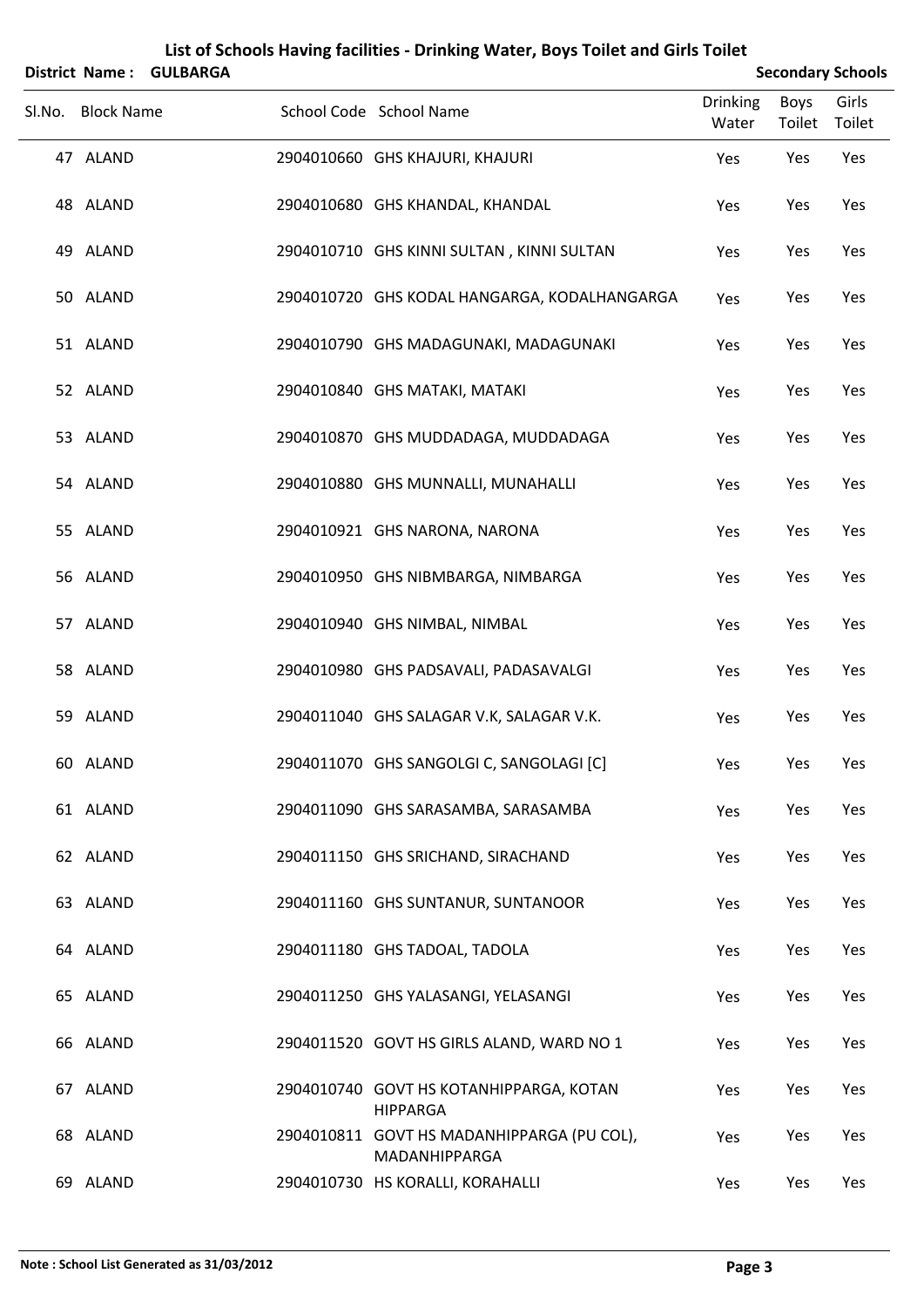|        |                   | District Name: GULBARGA |                                                 |                          |                | <b>Secondary Schools</b> |
|--------|-------------------|-------------------------|-------------------------------------------------|--------------------------|----------------|--------------------------|
| SI.No. | <b>Block Name</b> |                         | School Code School Name                         | <b>Drinking</b><br>Water | Boys<br>Toilet | Girls<br>Toilet          |
|        | 70 ALAND          |                         | 2904010930 HS NELLUR, NEELOOR                   | Yes                      | Yes            | Yes                      |
|        | 71 CHINCHOLI      |                         | 2904030222 G, JR, C CHINCHOLLI GIRLS, CHINCHOLI | Yes                      | Yes            | Yes                      |
|        | 72 CHINCHOLI      |                         | 2904030222 G, JR, C, CHINCHOLLI BOYS, CHINCHOLI | Yes                      | Yes            | Yes                      |
|        | 73 CHINCHOLI      |                         | 2904030010 GHS AINAPUR, AINAPUR                 | Yes                      | Yes            | Yes                      |
|        | 74 CHINCHOLI      |                         | 2904030020 GHS AINOLI, AINOLLI                  | Yes                      | Yes            | Yes                      |
|        | 75 CHINCHOLI      |                         | 2904030110 GHS BHUYAR-K, BHUYAR [K]             | Yes                      | Yes            | Yes                      |
|        | 76 CHINCHOLI      |                         | 2904030160 GHS CHENDANKERA, CHANDANKERA         | Yes                      | Yes            | Yes                      |
|        | 77 CHINCHOLI      |                         | 2904030170 GHS CHENGTA, CHENGATA                | Yes                      | Yes            | Yes                      |
|        | 78 CHINCHOLI      |                         | 2904030211 GHS CHINAMCHOD, CHIMANCHOD           | Yes                      | Yes            | Yes                      |
|        | 79 CHINCHOLI      |                         | 2904030280 GHS DEGALMADI, DEGALMADI             | Yes                      | Yes            | Yes                      |
|        | 80 CHINCHOLI      |                         | 2904030310 GHS GADIKESHWAR, GADIKESHWAR         | Yes                      | Yes            | Yes                      |
|        | 81 CHINCHOLI      |                         | 2904030330 GHS GANAPUR, GANAPUR                 | Yes                      | Yes            | Yes                      |
|        | 82 CHINCHOLI      |                         | 2904030360 GHS GARAGPALLI, GARAGAPALLI          | Yes                      | Yes            | Yes                      |
|        | 83 CHINCHOLI      |                         | 2904030430 GHS HASARGUNDGI, HASARAGUNDAGI       | Yes                      | Yes            | Yes                      |
|        | 84 CHINCHOLI      |                         | 2904030480 GHS HUVINABAVI, HUVINABHAVI          | Yes                      | Yes            | Yes                      |
|        | 85 CHINCHOLI      |                         | 2904030550 GHS KALLUR ROAD, KALLUR ROAD         | Yes                      | Yes            | Yes                      |
|        | 86 CHINCHOLI      |                         | 2904030560 GHS KANAKPUR, KANAKPUR               | Yes                      | Yes            | Yes                      |
|        | 87 CHINCHOLI      |                         | 2904030580 GHS KEROLLI, KEROLI                  | Yes                      | Yes            | Yes                      |
|        | 88 CHINCHOLI      |                         | 2904030630 GHS KODLI, KODLLI                    | Yes                      | Yes            | Yes                      |
|        | 89 CHINCHOLI      |                         | 2904030660 GHS KUNCHAVRAM, KONCHAWARAM          | Yes                      | Yes            | Yes                      |
|        | 90 CHINCHOLI      |                         | 2904030800 GHS NAGAIDLAI, NAGAIDALAI            | Yes                      | Yes            | Yes                      |
|        | 91 CHINCHOLI      |                         | 2904030950 GHS RAIKOD, RAIKOD                   | Yes                      | Yes            | Yes                      |
|        | 92 CHINCHOLI      |                         | 2904030980 GHS RATKAL, RATKAL                   | Yes                      | Yes            | Yes                      |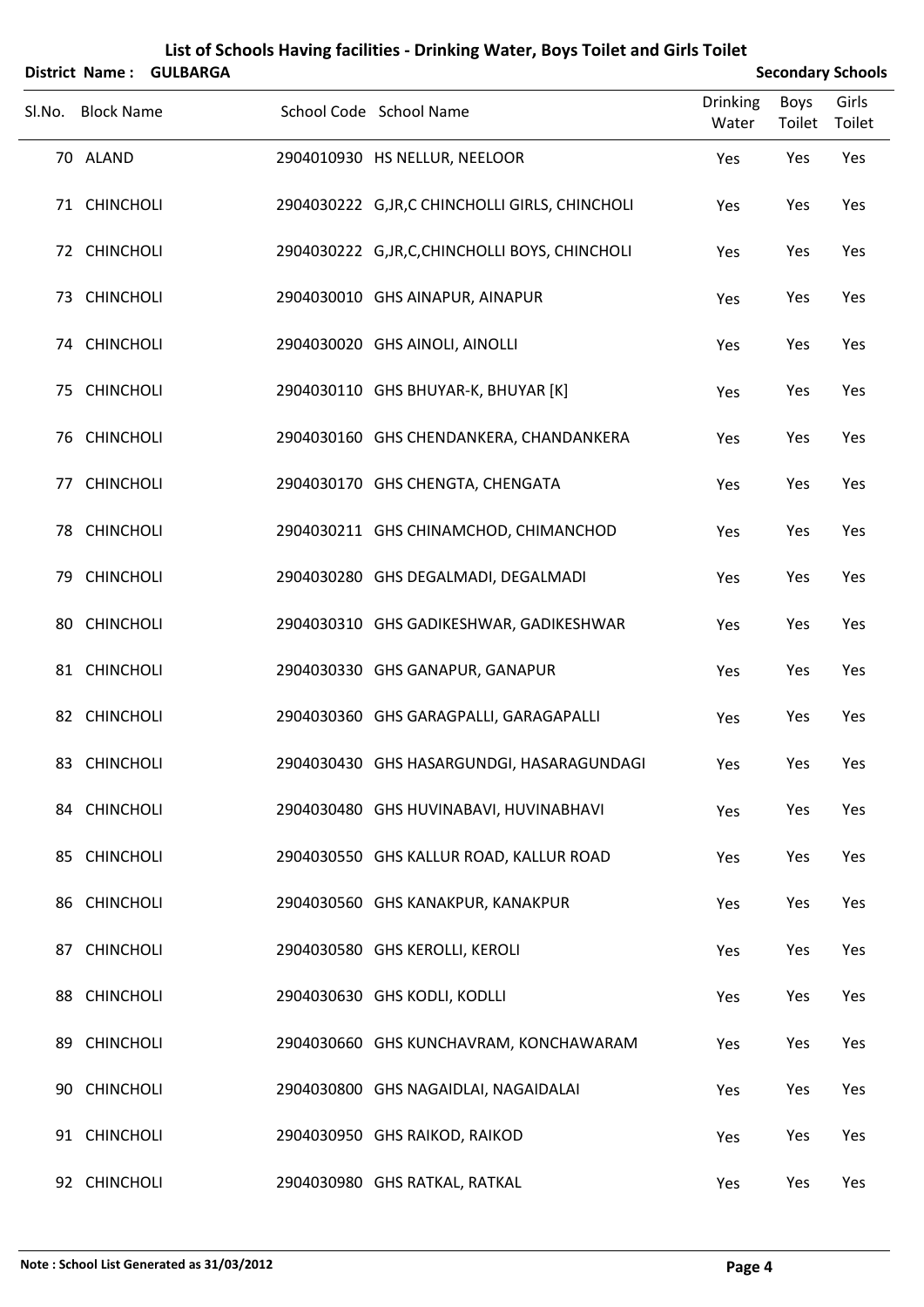|    | List of Schools Having facilities - Drinking Water, Boys Toilet and Girls Toilet<br><b>Secondary Schools</b><br><b>District Name:</b> |                 |  |                                                 |                          |                |                 |  |  |  |  |
|----|---------------------------------------------------------------------------------------------------------------------------------------|-----------------|--|-------------------------------------------------|--------------------------|----------------|-----------------|--|--|--|--|
|    |                                                                                                                                       | <b>GULBARGA</b> |  |                                                 |                          |                |                 |  |  |  |  |
|    | Sl.No. Block Name                                                                                                                     |                 |  | School Code School Name                         | <b>Drinking</b><br>Water | Boys<br>Toilet | Girls<br>Toilet |  |  |  |  |
|    | 93 CHINCHOLI                                                                                                                          |                 |  | 2904030990 GHS RUDANOOR, RUDANOOR               | Yes                      | Yes            | Yes             |  |  |  |  |
|    | 94 CHINCHOLI                                                                                                                          |                 |  | 2904031000 GHS RUMMANGUD, RUMMANGUDDA           | Yes                      | Yes            | Yes             |  |  |  |  |
|    | 95 CHINCHOLI                                                                                                                          |                 |  | 2904031040 GHS SALEBEERANHALLI, SALEBEERNAHALLI | Yes                      | Yes            | Yes             |  |  |  |  |
|    | 96 CHINCHOLI                                                                                                                          |                 |  | 2904031070 GHS SHADIPUR, SHADIPUR               | Yes                      | Yes            | Yes             |  |  |  |  |
|    | 97 CHINCHOLI                                                                                                                          |                 |  | 2904031130 GHS SULEPET GIRLS, SULEPETH          | Yes                      | Yes            | Yes             |  |  |  |  |
|    | 98 CHINCHOLI                                                                                                                          |                 |  | 2904031131 GHS SULEPET URDU, SULEPETH           | Yes                      | Yes            | Yes             |  |  |  |  |
| 99 | <b>CHINCHOLI</b>                                                                                                                      |                 |  | 2904031130 GHS SULEPET, SULEPETH                | Yes                      | Yes            | Yes             |  |  |  |  |
|    | 100 CHITTAPUR                                                                                                                         |                 |  | 2904040020 GHS ALAHALLI, ALAHALLI               | Yes                      | Yes            | Yes             |  |  |  |  |
|    | 101 CHITTAPUR                                                                                                                         |                 |  | 2904040030 GHS ALLUR (B), ALLUR [B]             | Yes                      | Yes            | Yes             |  |  |  |  |
|    | 102 CHITTAPUR                                                                                                                         |                 |  | 2904040111 GHS BANKUR, BANKUR                   | Yes                      | Yes            | Yes             |  |  |  |  |
|    | 103 CHITTAPUR                                                                                                                         |                 |  | 2904040170 GHS BHAGODI, BHAGODI                 | Yes                      | Yes            | Yes             |  |  |  |  |
|    | 104 CHITTAPUR                                                                                                                         |                 |  | 2904040200 GHS BHIMANAHALLI, BHIMANALLI         | Yes                      | Yes            | Yes             |  |  |  |  |
|    | 105 CHITTAPUR                                                                                                                         |                 |  | 2904040230 GHS CHINCHILLI (H), CHINCHOLI [H]    | Yes                      | Yes            | Yes             |  |  |  |  |
|    | 106 CHITTAPUR                                                                                                                         |                 |  | 2904040250 GHS DANAGAON, DANAGAON               | Yes                      | Yes            | Yes             |  |  |  |  |
|    | 107 CHITTAPUR                                                                                                                         |                 |  | 2904040270 GHS DANDOTI, DANDOTI                 | Yes                      | Yes            | Yes             |  |  |  |  |
|    | 108 CHITTAPUR                                                                                                                         |                 |  | 2904040290 GHS DIGGAON, DIGGAON                 | Yes                      | Yes            | Yes             |  |  |  |  |
|    | 109 CHITTAPUR                                                                                                                         |                 |  | 2904040242 GHS GIRLS CHITTAPUR, CHITTAPUR       | Yes                      | Yes            | Yes             |  |  |  |  |
|    | 110 CHITTAPUR                                                                                                                         |                 |  | 2904041046 GHS GIRLS SHAHABD, SHAHABAD          | Yes                      | Yes            | Yes             |  |  |  |  |
|    | 111 CHITTAPUR                                                                                                                         |                 |  | 2904040400 GHS HONAGUNTA, HONAGUNTA             | Yes                      | Yes            | Yes             |  |  |  |  |
|    | 112 CHITTAPUR                                                                                                                         |                 |  | 2904040440 GHS INGALAGI, INGALAGI               | Yes                      | Yes            | Yes             |  |  |  |  |
|    | 113 CHITTAPUR                                                                                                                         |                 |  | 2904040550 GHS KALGURTHI, KALGURTI              | Yes                      | Yes            | Yes             |  |  |  |  |
|    | 114 CHITTAPUR                                                                                                                         |                 |  | 2904040610 GHS KANDGUL CROSS, KANDAGOL          | Yes                      | Yes            | Yes             |  |  |  |  |
|    | 115 CHITTAPUR                                                                                                                         |                 |  | 2904040580 GHS KARADAL, KAMARADI                | Yes                      | Yes            | Yes             |  |  |  |  |

#### **Note : School List Generated as 31/03/2012 Page 5**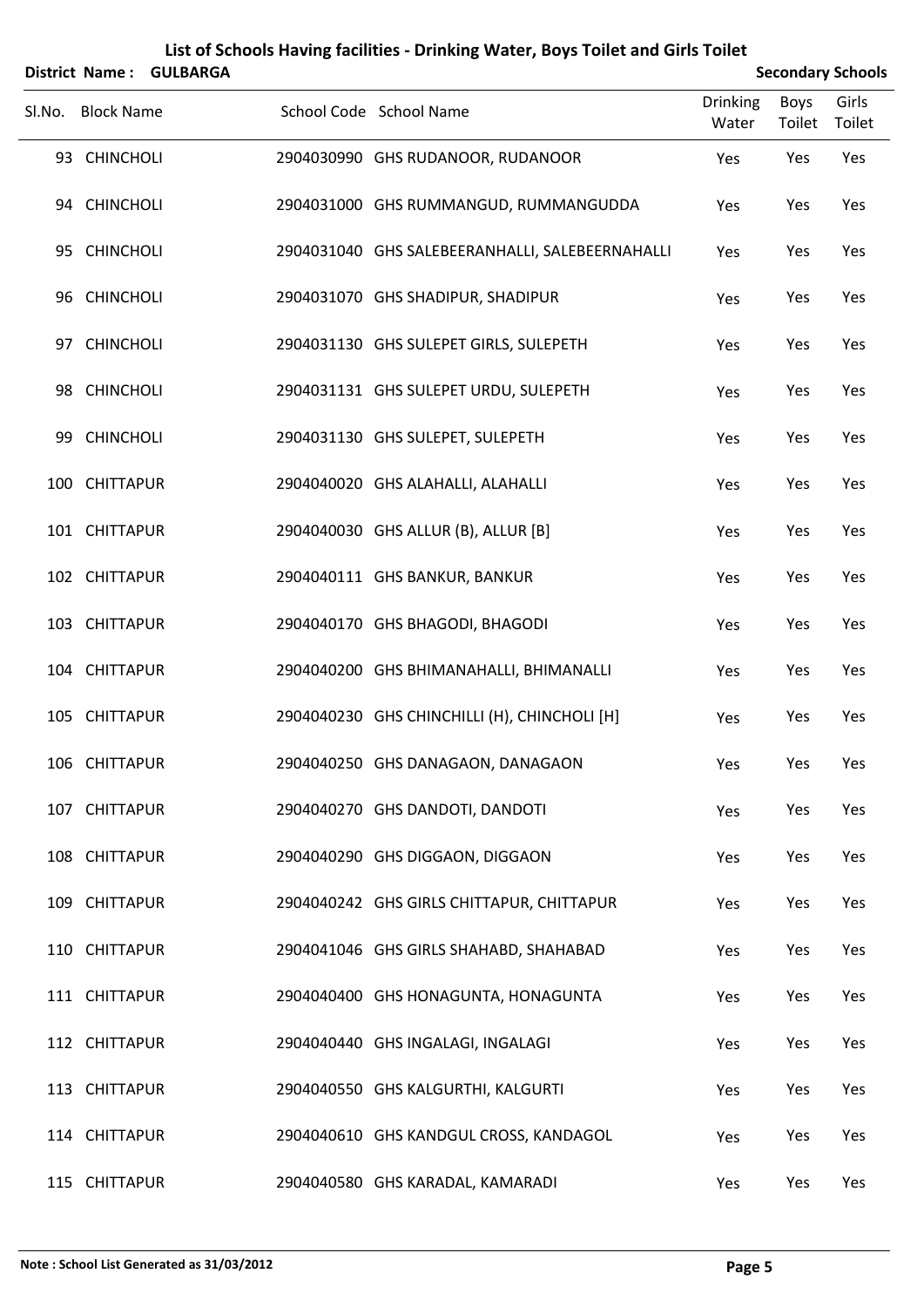|                   | District Name: GULBARGA |                                            |                          |                | <b>Secondary Schools</b> |
|-------------------|-------------------------|--------------------------------------------|--------------------------|----------------|--------------------------|
| Sl.No. Block Name |                         | School Code School Name                    | <b>Drinking</b><br>Water | Boys<br>Toilet | Girls<br>Toilet          |
| 116 CHITTAPUR     |                         | 2904040650 GHS KODADUR, KODADUR            | Yes                      | Yes            | Yes                      |
| 117 CHITTAPUR     |                         | 2904040660 GHS KOLLUR, KOLLUR              | Yes                      | Yes            | Yes                      |
| 118 CHITTAPUR     |                         | 2904040680 GHS KORWAR, KORWAR              | Yes                      | Yes            | Yes                      |
| 119 CHITTAPUR     |                         | 2904040750 GHS MALAGATTI, MALAGATTI        | Yes                      | Yes            | Yes                      |
| 120 CHITTAPUR     |                         | 2904040810 GHS MARTUR, MARTUR              | Yes                      | Yes            | Yes                      |
| 121 CHITTAPUR     |                         | 2904040860 GHS MUGULNAGAON, MUGALNAGAON    | Yes                      | Yes            | Yes                      |
| 122 CHITTAPUR     |                         | 2904040892 GHS NALWAR URDU, NALWAR         | Yes                      | Yes            | Yes                      |
| 123 CHITTAPUR     |                         | 2904040892 GHS NALWAR, NALWAR              | Yes                      | Yes            | Yes                      |
| 124 CHITTAPUR     |                         | 2904040900 GHS NIPPANI, NIPPANI            | Yes                      | Yes            | Yes                      |
| 125 CHITTAPUR     |                         | 2904040920 GHS PETH SHIROOR, PETH SHIROOR  | Yes                      | Yes            | Yes                      |
| 126 CHITTAPUR     |                         | 2904040930 GHS RAJAPUR, RAJAPUR            | Yes                      | Yes            | Yes                      |
| 127 CHITTAPUR     |                         | 2904040971 GHS RAVOOR URDU, RAVOOR         | Yes                      | Yes            | Yes                      |
| 128 CHITTAPUR     |                         | 2904040970 GHS REVOOR, RAVOOR              | Yes                      | Yes            | Yes                      |
| 129 CHITTAPUR     |                         | 2904041020 GHS SATNOOR, SATANOOR           | Yes                      | Yes            | Yes                      |
| 130 CHITTAPUR     |                         | 2904041060 GHS SHELLAGI, SHELLAGI          | Yes                      | Yes            | Yes                      |
| 131 CHITTAPUR     |                         | 2904041410 GHS SUGUR(K), SUGUR.K           | Yes                      | Yes            | Yes                      |
| 132 CHITTAPUR     |                         | 2904041120 GHS TENGALI, TENGALI            | Yes                      | Yes            | Yes                      |
| 133 CHITTAPUR     |                         | 2904041200 GHS YAGAPUR, YAGAPUR            | Yes                      | Yes            | Yes                      |
| 134 CHITTAPUR     |                         | 2904040320 GOVT HS GOTUR, GOTUR            | Yes                      | Yes            | Yes                      |
| 135 CHITTAPUR     |                         | 2904040330 GOVT HS GUDGURTHI, GUNDDAGURTHI | Yes                      | Yes            | Yes                      |
| 136 CHITTAPUR     |                         | 2904040780 GOVT HS MANGALGI, MANGALAGI     | Yes                      | Yes            | Yes                      |
| 137 CHITTAPUR     |                         | 2904041047 GOVT HS SHAHABAD, SHAHABAD      | Yes                      | Yes            | Yes                      |
| 138 CHITTAPUR     |                         | 2904041184 GOVT HS WADI, WADI              | Yes                      | Yes            | Yes                      |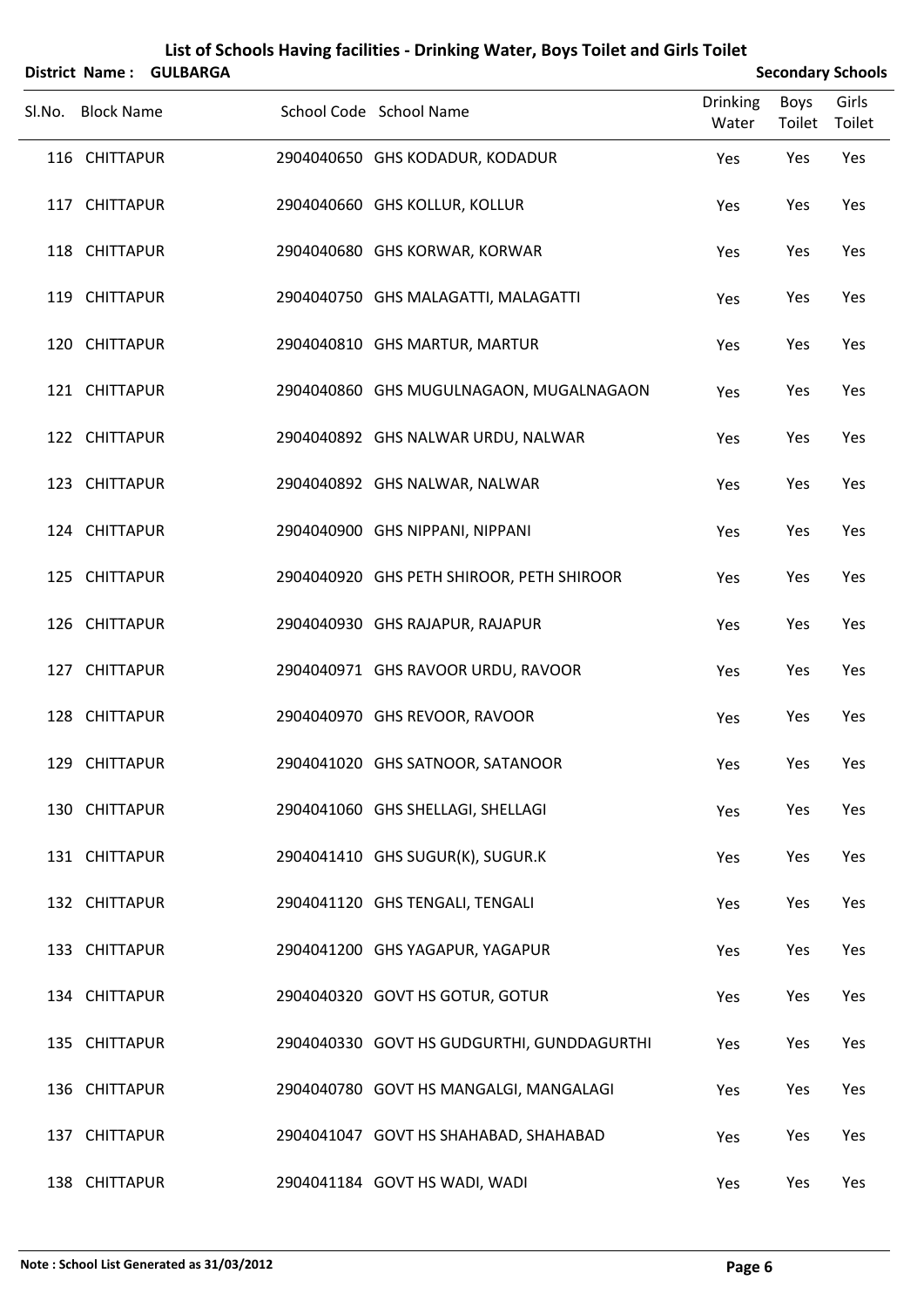|        |                   | District Name: GULBARGA |                                               |                          |                | <b>Secondary Schools</b> |
|--------|-------------------|-------------------------|-----------------------------------------------|--------------------------|----------------|--------------------------|
| Sl.No. | <b>Block Name</b> |                         | School Code School Name                       | <b>Drinking</b><br>Water | Boys<br>Toilet | Girls<br>Toilet          |
|        | 139 CHITTAPUR     |                         | 2904040243 PUC COLLEGE CHITTAPUR, CHITTAPUR   | Yes                      | Yes            | Yes                      |
|        | 140 CHITTAPUR     |                         | 2904040380 PUC COLLEGE HEBBAL, HEBBAL         | Yes                      | Yes            | Yes                      |
|        | 141 CHITTAPUR     |                         | 2904040541 PUC COLLEGE KALAGI, KALAGI         | Yes                      | Yes            | Yes                      |
|        | 142 CHITTAPUR     |                         | 2904040720 PUC COLLEGE MADBOOL, MADABOOL      | Yes                      | Yes            | Yes                      |
|        | 143 CHITTAPUR     |                         | 2904040980 PUC REVAGGI, REVAGI                | Yes                      | Yes            | Yes                      |
|        |                   | 144 GULBARGA NORTH      | 2904110040 GHS AURAD (B), AURAD [B]           | Yes                      | Yes            | Yes                      |
|        |                   | 145 GULBARGA NORTH      | 2904110120 GHS BHUPAL TEGNOOR, BHUPAL TEGANUR | Yes                      | Yes            | Yes                      |
|        |                   | 146 GULBARGA NORTH      | 2904110171 GHS DONGARGAON, DONGARGAON         | Yes                      | Yes            | Yes                      |
|        |                   | 147 GULBARGA NORTH      | 2904110180 GHS GANAJALKHED, GANAJALKHED       | Yes                      | Yes            | Yes                      |
|        |                   | 148 GULBARGA NORTH      | 2904110341 GHS GIRLS KAMALAPUR, KAMALAPUR     | Yes                      | Yes            | Yes                      |
|        |                   | 149 GULBARGA NORTH      | 2904110230 GHS HARSOOR, HARSOOR               | Yes                      | Yes            | Yes                      |
|        |                   | 150 GULBARGA NORTH      | 2904110280 GHS JEEVANAGI, JEEVANGI            | Yes                      | Yes            | Yes                      |
|        |                   | 151 GULBARGA NORTH      | 2904110310 GHS KALHANGARGA, KALHANGARGA       | Yes                      | Yes            | Yes                      |
|        |                   | 152 GULBARGA NORTH      | 2904110330 GHS KALMOOD, KALMOOD               | Yes                      | Yes            | Yes                      |
|        |                   | 153 GULBARGA NORTH      | 2904110832 GHS KAPANOOR KSRP, WARD NO 23      | Yes                      | Yes            | Yes                      |
|        |                   | 154 GULBARGA NORTH      | 2904110400 GHS KUMASI, KUMASI                 | Yes                      | Yes            | Yes                      |
|        |                   | 155 GULBARGA NORTH      | 2904110450 GHS MARGUTTI, MARAGUTTI            | Yes                      | Yes            | Yes                      |
|        |                   | 156 GULBARGA NORTH      | 2904110880 GHS MB NAGAR, WARD NO 30           | Yes                      | Yes            | Yes                      |
|        |                   | 157 GULBARGA NORTH      | 2904110832 GHS SHEKHROZA, WARD NO 23          | Yes                      | Yes            | Yes                      |
|        |                   | 158 GULBARGA NORTH      | 2904110561 GHS SONTH URDU, SONTH              | Yes                      | Yes            | Yes                      |
|        |                   | 159 GULBARGA NORTH      | 2904110600 GHS TAVARGERA, TAVARAGERA          | Yes                      | Yes            | Yes                      |
|        |                   | 160 GULBARGA NORTH      | 2904110421 GHS URDU MAHAGAON, MAHAGAON        | Yes                      | Yes            | Yes                      |
|        |                   | 161 GULBARGA NORTH      | 2904110831 GHS VIJAYANAGAR COLONY, WARD NO 23 | Yes                      | Yes            | Yes                      |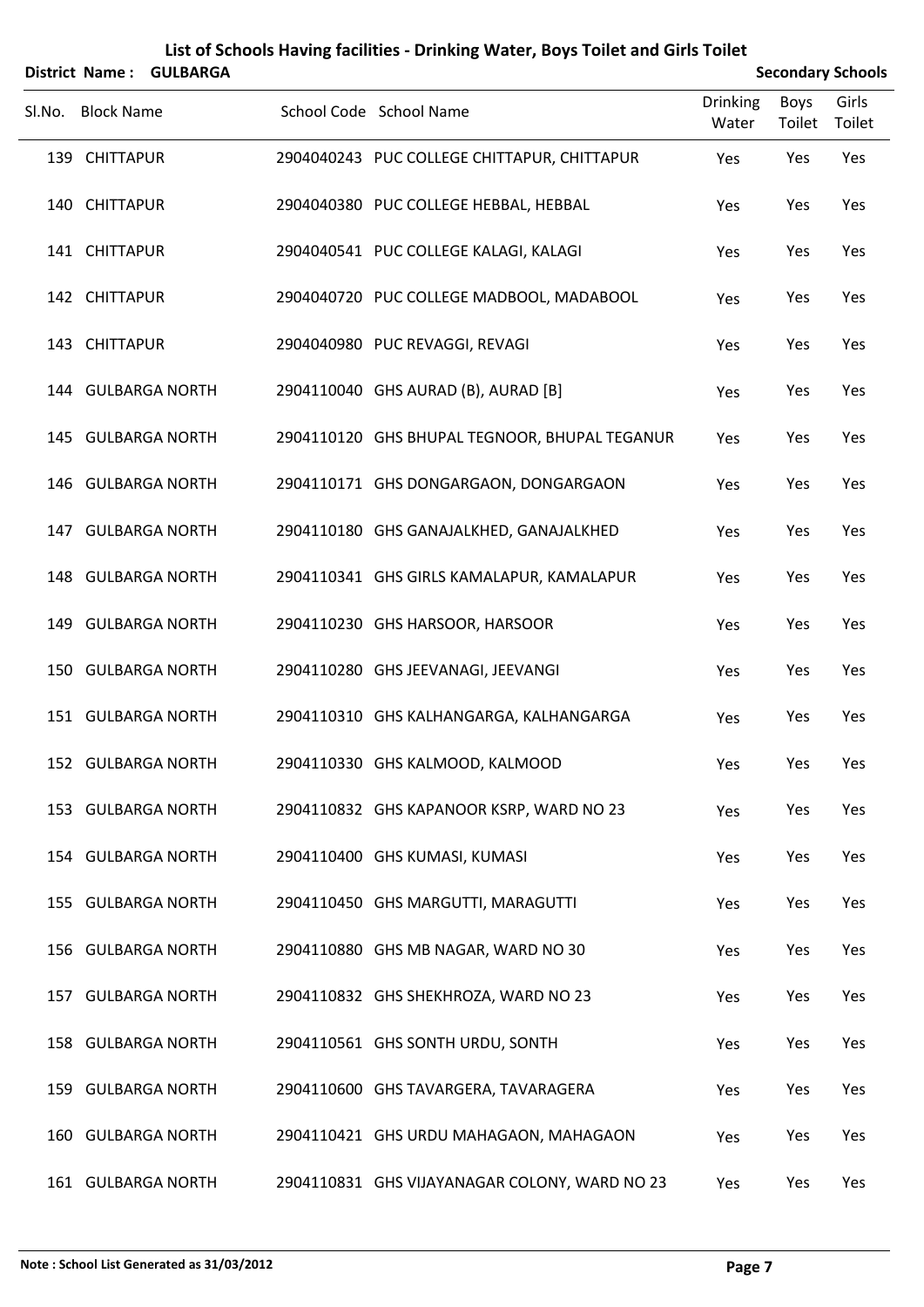|     | District Name: GULBARGA |  | <b>Secondary Schools</b>                                       |                          |                |                 |
|-----|-------------------------|--|----------------------------------------------------------------|--------------------------|----------------|-----------------|
|     | SI.No. Block Name       |  | School Code School Name                                        | <b>Drinking</b><br>Water | Boys<br>Toilet | Girls<br>Toilet |
|     | 162 GULBARGA NORTH      |  | 2904110835 GOVT HIGH SCHOOL KAPNOOR, WARD NO 23                | Yes                      | Yes            | Yes             |
|     | 163 GULBARGA NORTH      |  | 2904110470 GOVT HS NAGOOR, NAGOOR                              | Yes                      | Yes            | Yes             |
|     | 164 GULBARGA NORTH      |  | 2904110880 GOVT HS SHAHABAZAR, WARD NO 30                      | Yes                      | Yes            | Yes             |
| 165 | <b>GULBARGA NORTH</b>   |  | 2904110793 GOVT HS SINIYA GANDHI CLY.GULBARGA,<br>WARD10       | Yes                      | Yes            | Yes             |
|     | 166 GULBARGA NORTH      |  | 2904110950 GOVT HS URDU PACHAPUR ROZT, WARD NO<br>14           | Yes                      | Yes            | Yes             |
|     | 167 GULBARGA NORTH      |  | 2904110851 GOVT PUC (MPHS) GULBARGA, WARD NO 27                | Yes                      | Yes            | Yes             |
|     | 168 GULBARGA NORTH      |  | 2904110600 GOVT URDU HS TAVARAGERA, TAVARAGERA                 | Yes                      | Yes            | Yes             |
| 169 | <b>GULBARGA NORTH</b>   |  | 2904110910 GOVT(U) HS MOMINPUR KHAJCOLONY,<br>WARD NO 1        | Yes                      | Yes            | Yes             |
|     | 170 GULBARGA NORTH      |  | 2904110341 GPUC (HS) KAMALAPUR, KAMALAPUR                      | Yes                      | Yes            | Yes             |
|     | 171 GULBARGA NORTH      |  | 2904110421 GPUC MAHAGAON, MAHAGAON                             | Yes                      | Yes            | Yes             |
|     | 172 GULBARGA NORTH      |  | 2904110561 SRI CHANDRASHEKAR SMARKA GHS SONTH,<br><b>SONTH</b> | Yes                      | Yes            | Yes             |
|     | 173 GULBARGA SOUTH      |  | 2904053530 GHS TARFILE GLB, WARD NO 53                         | Yes                      | Yes            | Yes             |
|     | 174 GULBARGA SOUTH      |  | 2904053320 GHS BASAVAPATTAN, BASAVAPATTAN                      | Yes                      | Yes            | Yes             |
|     | 175 GULBARGA SOUTH      |  | 2904050180 GHS BHEMAHALLI, BHEEMAHALLI                         | Yes                      | Yes            | Yes             |
|     | 176 GULBARGA SOUTH      |  | 2904050290 GHS FARTABAD, FARATABAD                             | Yes                      | Yes            | Yes             |
|     | 177 GULBARGA SOUTH      |  | 2904050370 GHS HADAGILHARUTI (RMSA), HADAGIL<br><b>HARATI</b>  | Yes                      | Yes            | Yes             |
|     | 178 GULBARGA SOUTH      |  | 2904050390 GHS HAGARGUNDAGI, HAGARGUNDAGI                      | Yes                      | Yes            | Yes             |
|     | 179 GULBARGA SOUTH      |  | 2904051720 GHS HONNAKIRANAGI, HONAKIRANGI                      | Yes                      | Yes            | Yes             |
|     | 180 GULBARGA SOUTH      |  | 2904050480 GHS HUNASIHADAGIL, HUNSI HADAGIL                    | Yes                      | Yes            | Yes             |
|     | 181 GULBARGA SOUTH      |  | 2904053430 GHS JAGAT GIRLS GLB, WARD NO 43                     | Yes                      | Yes            | Yes             |
|     | 182 GULBARGA SOUTH      |  | 2904050550 GHS JOGUR, JOGUR                                    | Yes                      | Yes            | Yes             |
|     | 183 GULBARGA SOUTH      |  | 2904050580 GHS KADANI, KADANI                                  | Yes                      | Yes            | Yes             |
|     | 184 GULBARGA SOUTH      |  | 2904053551 GHS KAN JEWARGI COLONY, WARD NO 55                  | Yes                      | Yes            | Yes             |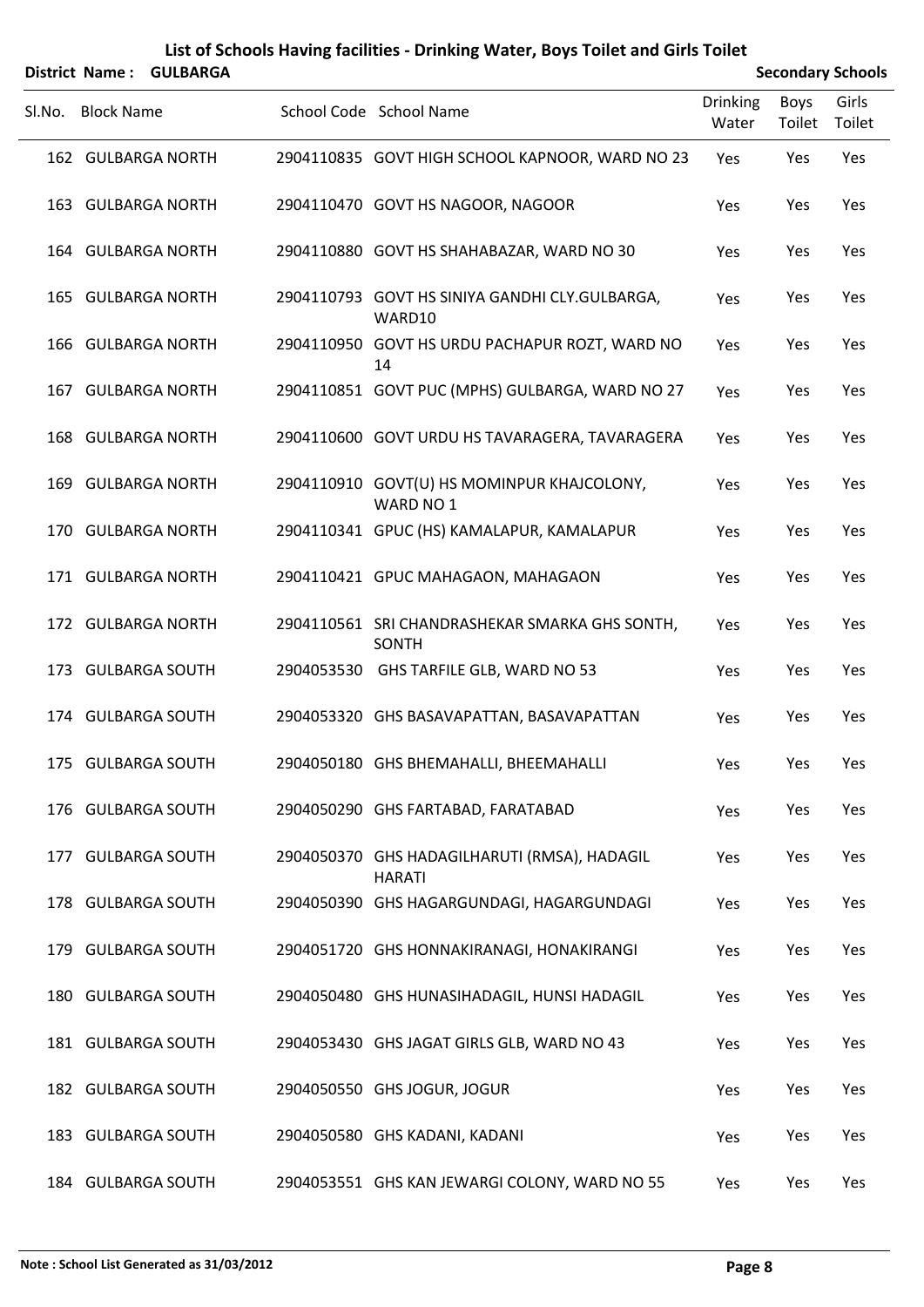| District Name: GULBARGA |  |                                                        |                          | <b>Secondary Schools</b> |                 |  |  |
|-------------------------|--|--------------------------------------------------------|--------------------------|--------------------------|-----------------|--|--|
| SI.No. Block Name       |  | School Code School Name                                | <b>Drinking</b><br>Water | Boys<br>Toilet           | Girls<br>Toilet |  |  |
| 185 GULBARGA SOUTH      |  | 2904050690 GHS KAWALAGA (B), KAWALAGA [B]              | Yes                      | Yes                      | Yes             |  |  |
| 186 GULBARGA SOUTH      |  | 2904050770 GHS KHANDAL, KHANADAL                       | Yes                      | Yes                      | Yes             |  |  |
| 187 GULBARGA SOUTH      |  | 2904053310 GHS LALGERI BRAHMPUR, WARD NO 33            | Yes                      | Yes                      | Yes             |  |  |
| 188 GULBARGA SOUTH      |  | 2904051040 GHS NANDUR K, NANDUR [K]                    | Yes                      | Yes                      | Yes             |  |  |
| 189 GULBARGA SOUTH      |  | 2904051111 GHS PALA, PALA                              | Yes                      | Yes                      | Yes             |  |  |
| 190 GULBARGA SOUTH      |  | 2904051155 GHS PATTAN, PATTAN                          | Yes                      | Yes                      | Yes             |  |  |
| 191 GULBARGA SOUTH      |  | 2904053480 GHS PRATICING AIWAN SHAHI, WARD NO 48       | Yes                      | Yes                      | Yes             |  |  |
| 192 GULBARGA SOUTH      |  | 2904053462 GHS RAJAPUR, WARD NO 46                     | Yes                      | Yes                      | Yes             |  |  |
| 193 GULBARGA SOUTH      |  | 2904051280 GHS SRINIVAS SARADAGI, SRINIVAS<br>SARADAGI | Yes                      | Yes                      | Yes             |  |  |
| 194 GULBARGA SOUTH      |  | 2904050291 GHS URDU FARAHATABAD, FARATABAD             | Yes                      | Yes                      | Yes             |  |  |
| 195 GULBARGA SOUTH      |  | 2904053550 GHS URDU JEWARGI COLONY, WARD NO 55         | Yes                      | Yes                      | Yes             |  |  |
| 196 GULBARGA SOUTH      |  | 2904053470 GOVT HS POLICE COLONY GLB, WARD NO 47       | Yes                      | Yes                      | Yes             |  |  |
| 197 GULBARGA SOUTH      |  | 2904050380 GOVT.HS HAGARGA GLB, HAGARGI                | Yes                      | Yes                      | Yes             |  |  |
| 198 JEWARGI             |  | 2904060070 GHS ANDOLA, ANDHOLA                         | Yes                      | Yes                      | Yes             |  |  |
| 199 JEWARGI             |  | 2904060080 GHS ANKALAGA, ANKALAGI                      | Yes                      | Yes                      | Yes             |  |  |
| 200 JEWARGI             |  | 2904060090 GHS ARALAGUNDAGI, ARALAGUNDAGI              | Yes                      | Yes                      | Yes             |  |  |
| 201 JEWARGI             |  | 2904060120 GHS BALABATTI, BALABATTI                    | Yes                      | Yes                      | Yes             |  |  |
| 202 JEWARGI             |  | 2904060130 GHS BALUNDAGI, BALUNDAGI                    | Yes                      | Yes                      | Yes             |  |  |
| 203 JEWARGI             |  | 2904060210 GHS BIRIYAL B, BIRIYAL [B]                  | Yes                      | Yes                      | Yes             |  |  |
| 204 JEWARGI             |  | 2904061151 GHS GIRLS JEVARGI, NELOGI                   | Yes                      | Yes                      | Yes             |  |  |
| 205 JEWARGI             |  | 2904061410 GHS GIRLS YEDRAMI, YEDRAMI                  | Yes                      | Yes                      | Yes             |  |  |
| 206 JEWARGI             |  | 2904060320 GHS GUDUR SA, GUDUR [SA]                    | Yes                      | Yes                      | Yes             |  |  |
| 207 JEWARGI             |  | 2904060450 GHS HARAWAL, HARWAL                         | Yes                      | Yes                      | Yes             |  |  |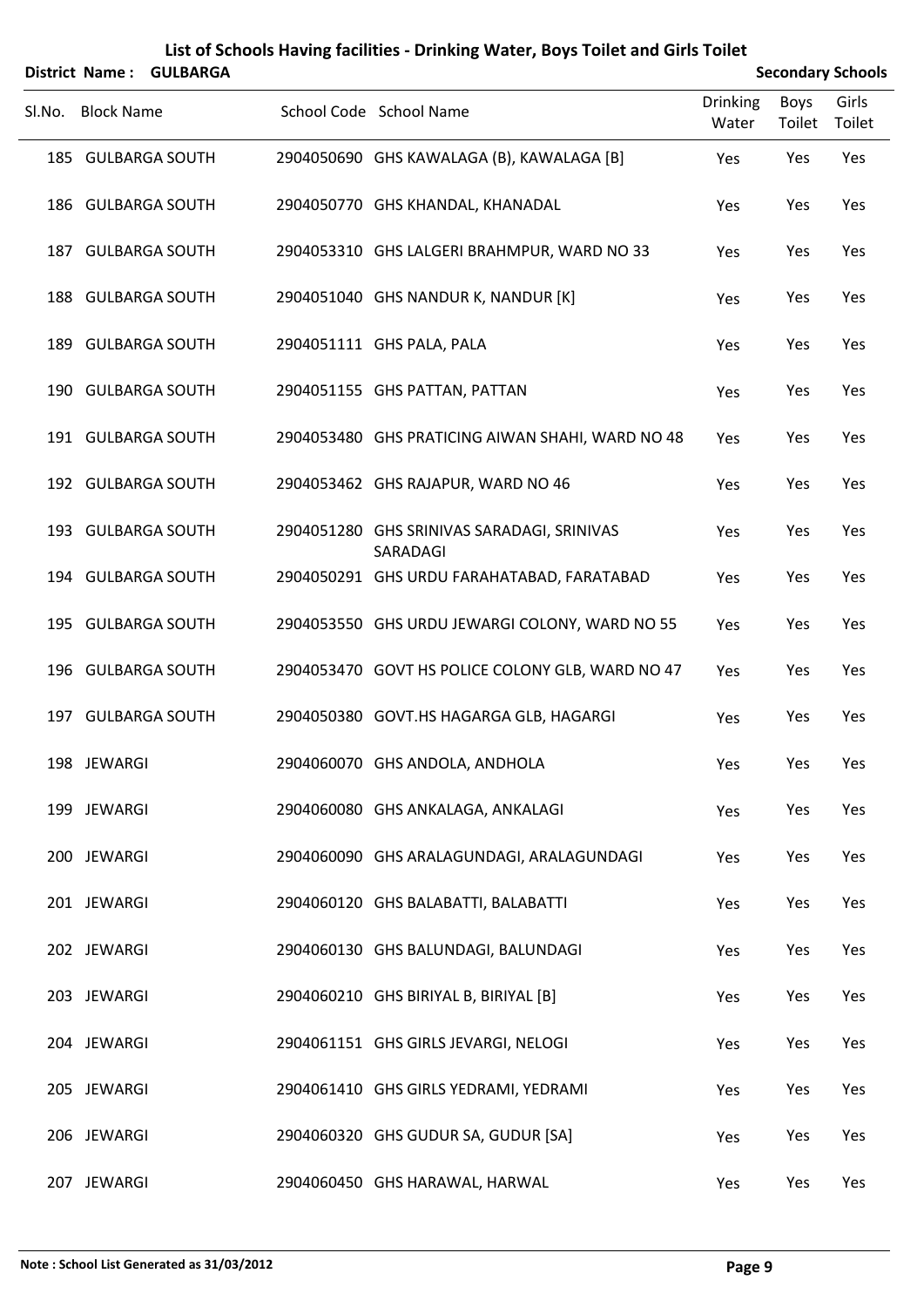|        |                   | District Name: GULBARGA |                                                |                          |                | <b>Secondary Schools</b> |
|--------|-------------------|-------------------------|------------------------------------------------|--------------------------|----------------|--------------------------|
| SI.No. | <b>Block Name</b> |                         | School Code School Name                        | <b>Drinking</b><br>Water | Boys<br>Toilet | Girls<br>Toilet          |
|        | 208 JEWARGI       |                         | 2904060440 GHS HARNOOR, HARNUR                 | Yes                      | Yes            | Yes                      |
|        | 209 JEWARGI       |                         | 2904060480 GHS HIPPARGA, HIPPARGA [SN]         | Yes                      | Yes            | Yes                      |
|        | 210 JEWARGI       |                         | 2904060520 GHS IJERI URDU, IJERI               | Yes                      | Yes            | Yes                      |
|        | 211 JEWARGI       |                         | 2904060520 GHS IJERI, IJERI                    | Yes                      | Yes            | Yes                      |
|        | 212 JEWARGI       |                         | 2904060530 GHS ITAGA, ITAGA                    | Yes                      | Yes            | Yes                      |
|        | 213 JEWARGI       |                         | 2904060640 GHS KADKOL, KADAKOL                 | Yes                      | Yes            | Yes                      |
|        | 214 JEWARGI       |                         | 2904060690 GHS KALLUR K, KALLUR [K]            | Yes                      | Yes            | Yes                      |
|        | 215 JEWARGI       |                         | 2904060700 GHS KANAMESHWAR, KANAMESHWAR        | Yes                      | Yes            | Yes                      |
|        | 216 JEWARGI       |                         | 2904060730 GHS KASARBHOSAGA, KASARBHOSAGA      | Yes                      | Yes            | Yes                      |
|        | 217 JEWARGI       |                         | 2904060780 GHS KOLAKUR, KOLAKUR                | Yes                      | Yes            | Yes                      |
|        | 218 JEWARGI       |                         | 2904060810 GHS KOODI DHARGA (BABA NAGAR), KODI | Yes                      | Yes            | Yes                      |
|        | 219 JEWARGI       |                         | 2904060850 GHS KURALAGERA, KURALAGERA          | Yes                      | Yes            | Yes                      |
|        | 220 JEWARGI       |                         | 2904060980 GHS MAGANGERA, MAGANGERA            | Yes                      | Yes            | Yes                      |
|        | 221 JEWARGI       |                         | 2904060940 GHS MALLI, MALLI                    | Yes                      | Yes            | Yes                      |
|        | 222 JEWARGI       |                         | 2904060960 GHS MANDEWAL, MANDEWAD              | Yes                      | Yes            | Yes                      |
|        | 223 JEWARGI       |                         | 2904061120 GHS NARABOL, NARABOL                | Yes                      | Yes            | Yes                      |
|        | 224 JEWARGI       |                         | 2904061152 GHS NELOGI, NELOGI                  | Yes                      | Yes            | Yes                      |
|        | 225 JEWARGI       |                         | 2904061151 GHS URDU JEVARGI, NELOGI            | Yes                      | Yes            | Yes                      |
|        | 226 JEWARGI       |                         | 2904061411 GHS URDU YEDRAMI, YEDRAMI           | Yes                      | Yes            | Yes                      |
|        | 227 JEWARGI       |                         | 2904061420 GHS YALAGUD, YELGUD                 | Yes                      | Yes            | Yes                      |
|        | 228 JEWARGI       |                         | 2904060040 GOVT COM HS ALOOR, ALOOR            | Yes                      | Yes            | Yes                      |
|        | 229 JEWARGI       |                         | 2904060800 GOVT HIGH SCHOOL, KONDAGOLI         | Yes                      | Yes            | Yes                      |
|        | 230 JEWARGI       |                         | 2904060200 GOVT HS BILAWAR, BILWAR             | Yes                      | Yes            | Yes                      |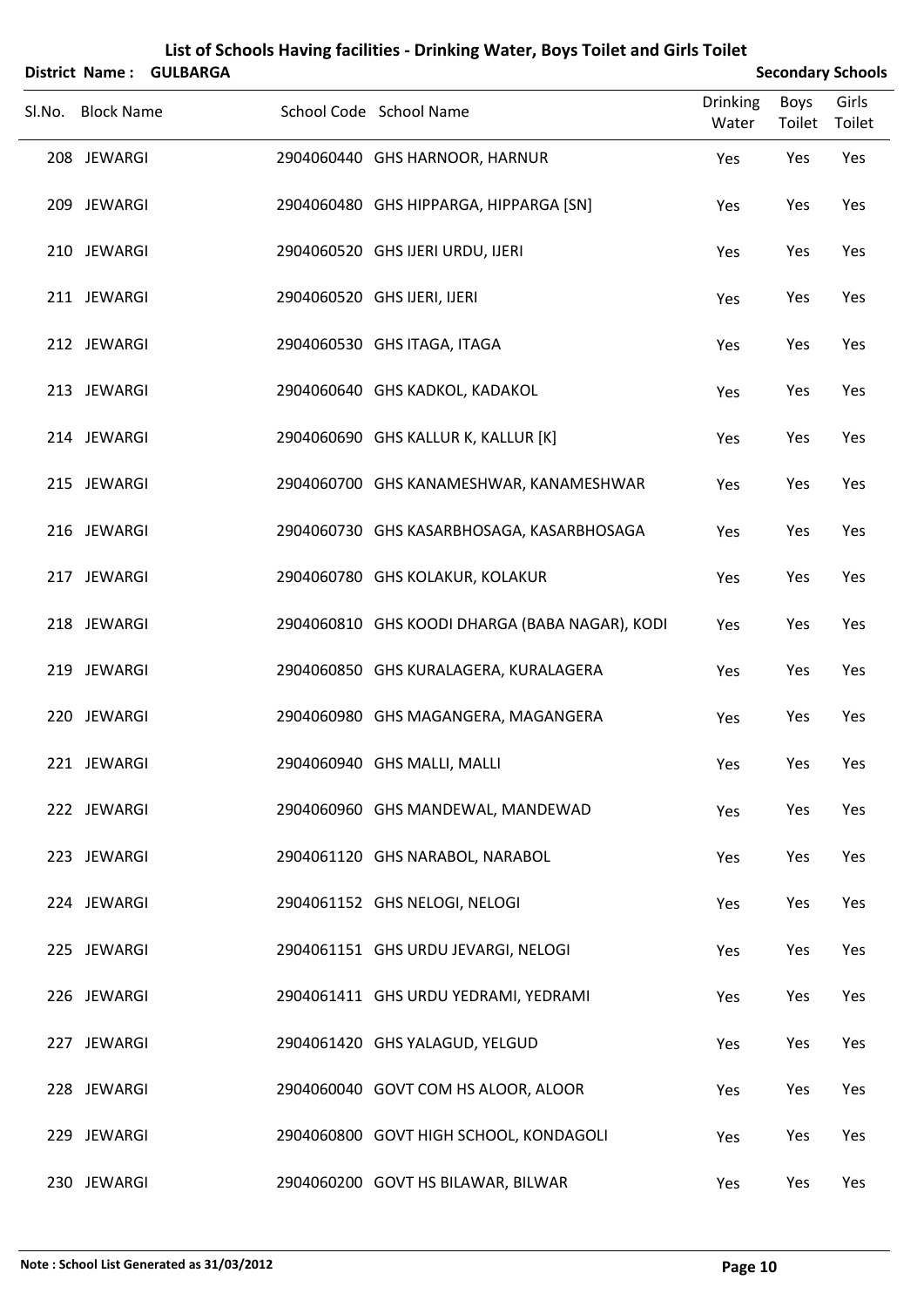|                   | District Name: GULBARGA |                                               |                   |                | <b>Secondary Schools</b> |
|-------------------|-------------------------|-----------------------------------------------|-------------------|----------------|--------------------------|
| Sl.No. Block Name |                         | School Code School Name                       | Drinking<br>Water | Boys<br>Toilet | Girls<br>Toilet          |
| 231 JEWARGI       |                         | 2904060310 GOVT HS GOUNAHALLI, GOUNALLI       | Yes               | Yes            | Yes                      |
| 232 JEWARGI       |                         | 2904061151 GPU COLLOGE JEARGI, NELOGI         | Yes               | Yes            | Yes                      |
| 233 JEWARGI       |                         | 2904061411 GPU COLLOGE YEDRAMI, YEDRAMI       | Yes               | Yes            | Yes                      |
| 234 SEDAM         |                         | 2904090924 GOVT. GIRLS H.S. SEDAM, SEDAM      | Yes               | Yes            | Yes                      |
| 235 SEDAM         |                         | 2904090080 GOVT. H.S BATGERA B, BATAGERA [B]  | Yes               | Yes            | Yes                      |
| 236 SEDAM         |                         | 2904090180 GOVT. H.S CHANDAPUR, CHANDAPUR     | Yes               | Yes            | Yes                      |
| 237 SEDAM         |                         | 2904090210 GOVT. H.S DUGNOOR, DUGANOOR        | Yes               | Yes            | Yes                      |
| 238 SEDAM         |                         | 2904090721 GOVT. H.S GIRLS MUDHOLE, MUDHOL    | Yes               | Yes            | Yes                      |
| 239 SEDAM         |                         | 2904090300 GOVT. H.S HABAL T, HABAL T.        | Yes               | Yes            | Yes                      |
| 240 SEDAM         |                         | 2904090330 GOVT. H.S HANDARKI, HANDARKI       | Yes               | Yes            | Yes                      |
| 241 SEDAM         |                         | 2904090420 GOVT. H.S ITKAL, ITKAL             | Yes               | Yes            | Yes                      |
| 242 SEDAM         |                         | 2904090430 GOVT. H.S JAKANPALLI, JAKANPALLI   | Yes               | Yes            | Yes                      |
| 243 SEDAM         |                         | 2904090510 GOVT. H.S KANAGADDA, KANAGADDA     | Yes               | Yes            | Yes                      |
| 244 SEDAM         |                         | 2904090540 GOVT. H.S KODLA, KODALA            | Yes               | Yes            | Yes                      |
| 245 SEDAM         |                         | 2904090551 GOVT. H.S KOLKUNDA, KOLAKUNDA      | Yes               | Yes            | Yes                      |
| 246 SEDAM         |                         | 2904091120 GOVT. H.S KURUKUNTA, KURAKUNTA     | Yes               | Yes            | Yes                      |
| 247 SEDAM         |                         | 2904090610 GOVT. H.S LINGAMPALLI, LINGAMPALLI | Yes               | Yes            | Yes                      |
| 248 SEDAM         |                         | 2904090640 GOVT. H.S MADANNA, MADANA          | Yes               | Yes            | Yes                      |
| 249 SEDAM         |                         | 2904090690 GOVT. H.S MEDAK, MEDAK             | Yes               | Yes            | Yes                      |
| 250 SEDAM         |                         | 2904090710 GOVT. H.S MOTAKPALLI, MOTAKPALLI   | Yes               | Yes            | Yes                      |
| 251 SEDAM         |                         | 2904090860 GOVT. H.S RIBBANPALLI, RIBBANPALLI | Yes               | Yes            | Yes                      |
| 252 SEDAM         |                         | 2904091340 GOVT. H.S UDGI, UDAGI              | Yes               | Yes            | Yes                      |
| 253 SEDAM         |                         | 2904091080 GOVT. H.S YADAGA, YADAGA           | Yes               | Yes            | Yes                      |